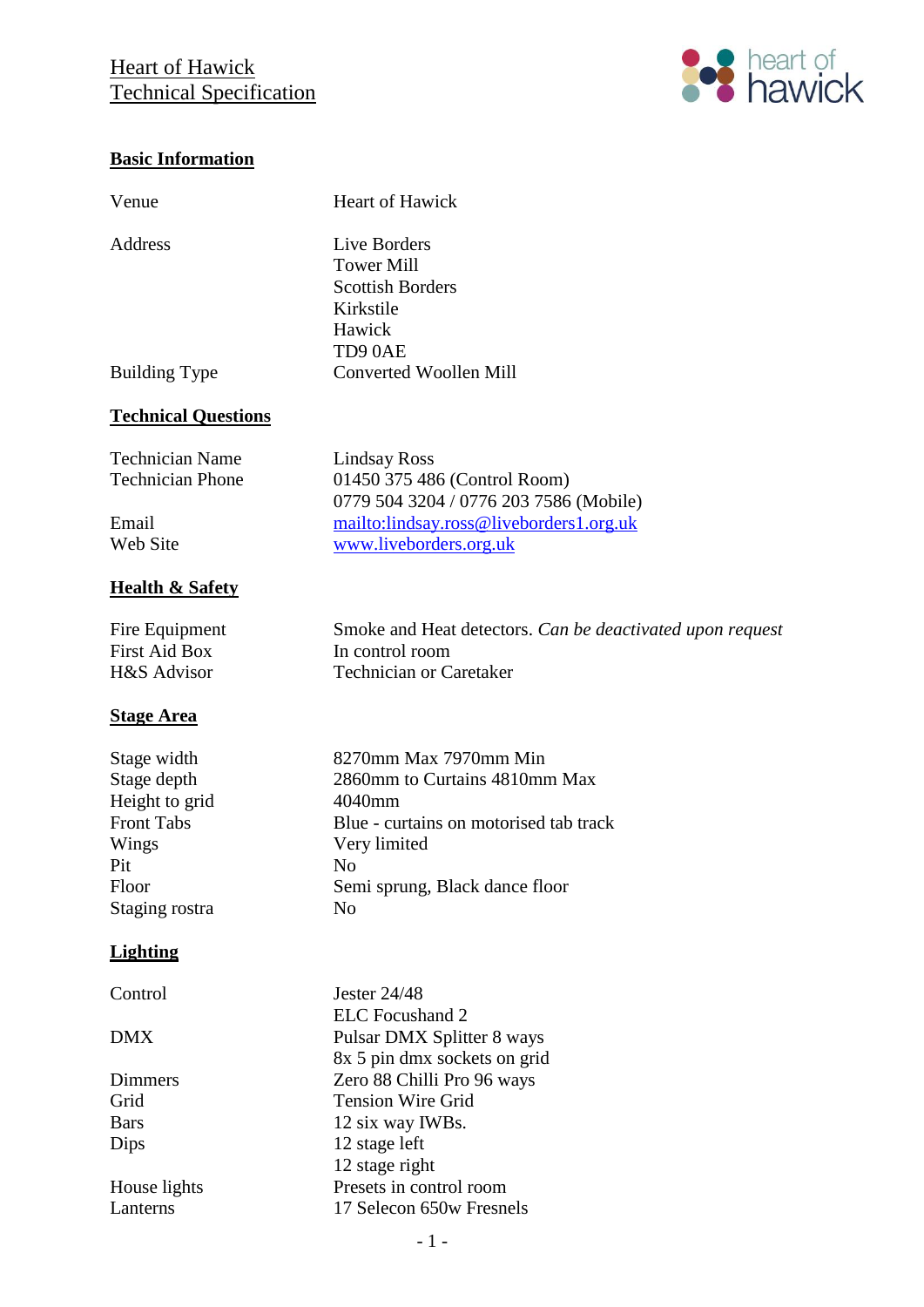### **Heart of Hawick** Technical Specification

| Technical Specification    |                                                 |
|----------------------------|-------------------------------------------------|
|                            | 14 Selecon 650w PC                              |
|                            | 11 Source 4 jnr 26 degree profile               |
|                            | 4 Source 4 jnr zoom profile                     |
|                            | 2 Iris for S4J                                  |
| <b>Colour Stock</b>        | Limited Colour supply                           |
| Cabling                    | Limited TRS supply                              |
|                            |                                                 |
| <b>Sound</b>               |                                                 |
| Desk                       | Allen and Heath GL2400                          |
| Amplification              | 2x RCF TT25 Active 2 way Speakers 1.5K each     |
|                            | 2x RCF TTS18 Active Subs 1K each                |
|                            | K&M speaker poles                               |
| Outboards                  | Behringer Ultra-Curve                           |
|                            | 3 Yamaha Q2031B Graphic                         |
|                            | TC Electronics M350 Effects/Reverb              |
|                            |                                                 |
| <b>Monitors</b>            | 4 Yamaha AX12M Monitors                         |
|                            | 2 Yamaha P3500S amps in flight case             |
| Microphones                | 7 Shure SM58s                                   |
|                            | 2 Shure SM57s                                   |
|                            | 4 Crown Boundary mics                           |
|                            | 2 Sennheiser hand held radio mics               |
|                            | 2 Shure PGX4 with lapel and Head radio mics     |
|                            | 10 Boom stands                                  |
| Playback                   | Tascam MD 350                                   |
|                            | Tascam CD A700                                  |
|                            |                                                 |
| Other                      | 6 DI Boxes                                      |
|                            | Klotz Mulitcore 24/8way                         |
|                            | All cables and connectors                       |
| <b>AV</b> and Film         |                                                 |
| Projectors                 | Christie CP4220 (Digital)                       |
| Video Inputs               | Calibre HQView400DC Inputs-                     |
|                            | <b>BNC-Component RGB/YPbPr</b>                  |
|                            |                                                 |
|                            | <b>VGA</b>                                      |
|                            | <b>DVI</b>                                      |
|                            | <b>HDMI</b>                                     |
|                            | <b>SDI</b>                                      |
|                            | Video Composite x2                              |
|                            | S-Video                                         |
| Sound Inputs               | Trinnov Ovation Digital Sound Processor Inputs- |
|                            | Analogue XLR 6 Channel                          |
|                            | Analogue XLR Non-Sync 2 Channel                 |
|                            | Digital S/PDIF                                  |
|                            |                                                 |
| <b>Satellite Receivers</b> | IceCrypt S4000HDPVR 2TB                         |
|                            | <b>MPS LANsat</b>                               |
| Playback                   | Cambridge Audio Azure 651BD Bluray player       |
| Control                    | Doremi Show Vault 2K4 Server                    |
|                            | Ethernet control network                        |
|                            | Various control software                        |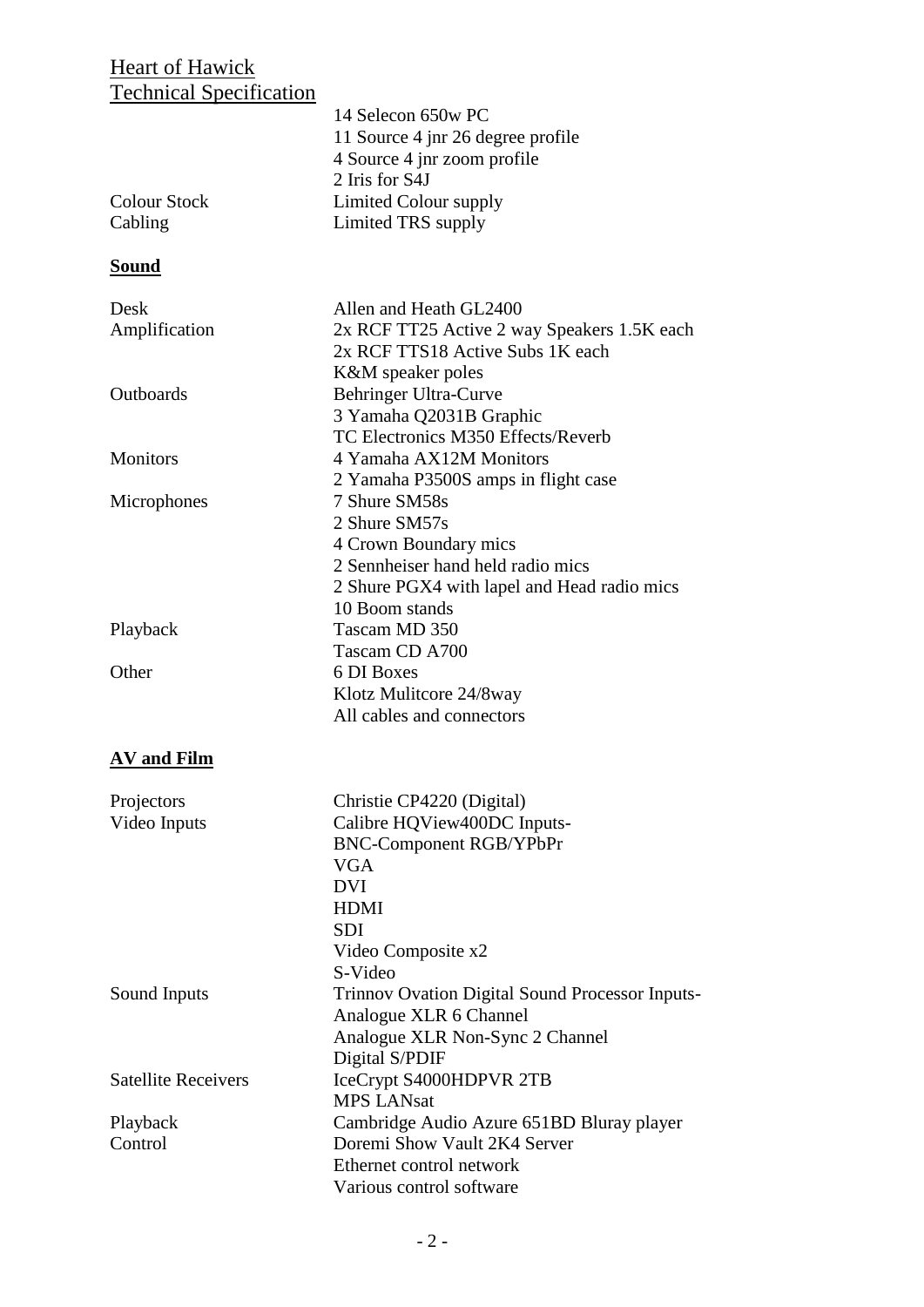# **Heart of Hawick** Technical Specification

| CCTV                     | Pan & Tilt CCTV                                    |
|--------------------------|----------------------------------------------------|
|                          | Screens in dressing rooms                          |
| <b>Speakers</b>          | RCF                                                |
|                          | Surround sound speakers                            |
| Amplifiers               | Interm LI 1800 amps                                |
| <b>Rigging and Power</b> |                                                    |
| Rigging                  | 8.2 meter bar for connecting to LX bars above grid |
| Masking                  | <b>Black Drapes</b>                                |
| Power supply             | 63 Amp 3 phase on SL and control room              |
|                          | 13 Amp sockets on stage and lighting rig           |
| Screen                   | White Perorated motorised projection screen        |
| Ladders                  | Warehouse ladder on wheels. (Ladder Free Zone)     |
|                          |                                                    |
|                          |                                                    |
| $Get-in + Get out$       |                                                    |

| Access times      | All day by arrangement                   |
|-------------------|------------------------------------------|
| Access            | Loading bay with stage doors             |
| Doors             | Smallest doors 1600mm wide x 2000mm high |
| Get in assistance | <b>Technician and Caretaker</b>          |

#### **Facilities for Companies**

| Company parking | Free parking for 2 vehicles via daily parking pass |
|-----------------|----------------------------------------------------|
| Food            | Tower Mill Café - in house café                    |
| Display areas   | On arrangement                                     |
| Merchandise     | On arrangement                                     |

#### **Backstage**

| Dressing rooms     | К                                      |
|--------------------|----------------------------------------|
| Toilets            | In dressing rooms                      |
| <b>Showers</b>     | In dressing rooms                      |
| Laundry facilities | Towels, Ironing Board with small iron. |
| Access             | Back stage stairs or public lift       |

#### **Facilities for Audience**

| Seating            | 111        |
|--------------------|------------|
| Box office         | Visit      |
| Licensed bar       | <b>Tow</b> |
| Refreshments       | <b>Tow</b> |
| Wheelchair access  | Yes.       |
| Disabled toilet    | Yes.       |
| Hearing system     | Yes-       |
| Guide dogs welcome | <b>Yes</b> |
|                    |            |

111 fixed seats of which 14 are removable Visit Scotland Box Office and Online Tower Mill Café Tower Mill Café Yes Yes Yes- Please note may be turned off for live events

#### **Further Information**